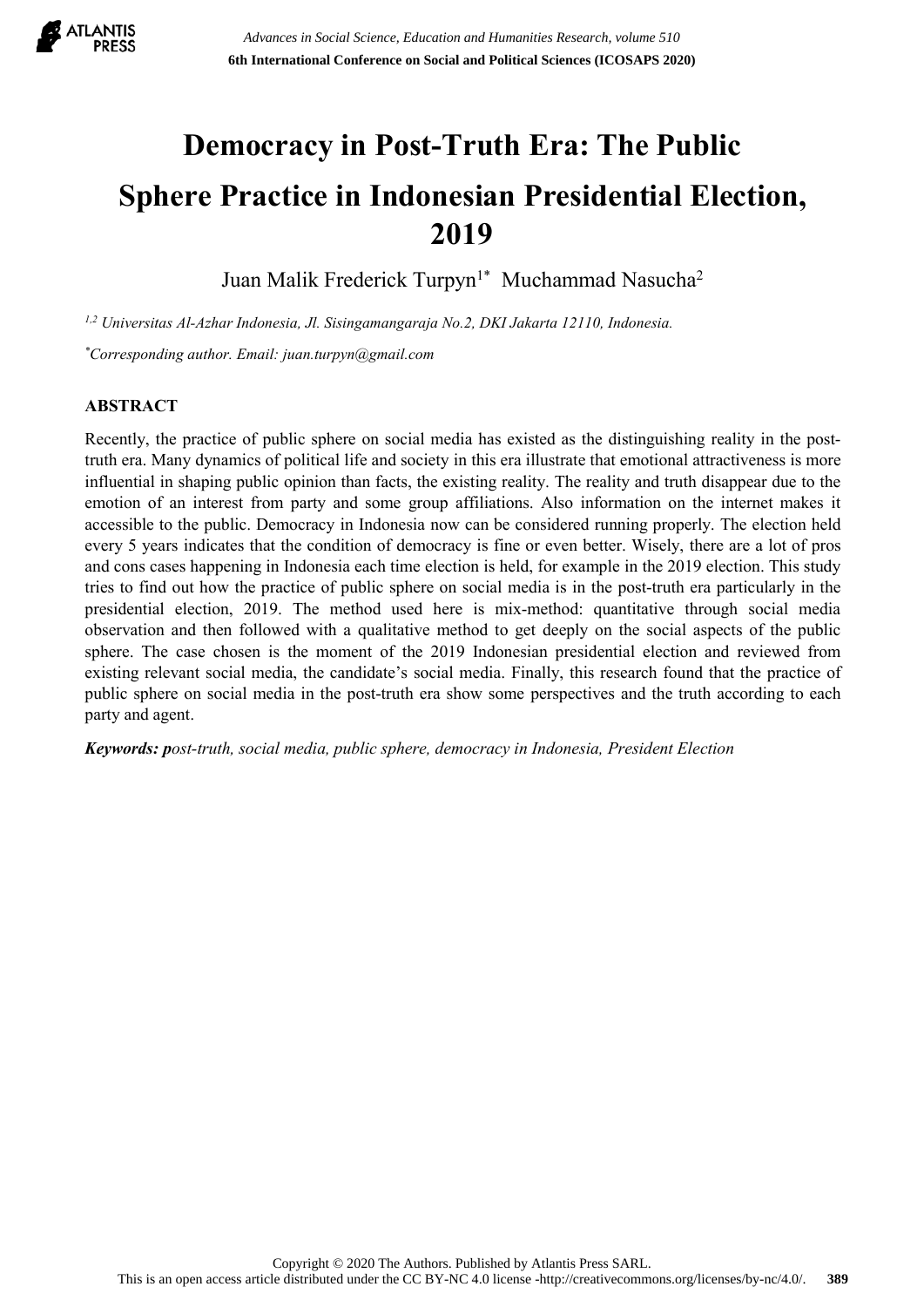

#### **1. INTRODUCTION**

In recent times, the practice of public sphere on social media has become a hot topic for discussion, the truth during and before the post-truth era looks very significant.<br>Social media becomes a sophisticated tool for campaigning for or disseminating information massively, and this contrivance also give contribution when a person or a group wants to brainwash other people or groups quickly and effectively. The social media are identical with development of internet which is known as the latest development of the communication system and until this moment it is still the main choice used in various communication contexts, both communication between individuals and mass communication, and even more than those two communication levels and contexts as dynamic of life.<br>Various dynamics of political life and society in the Source 01.

post-truth era illustrate that the emotional appeal is in fact more influential in forming opinions in the public, compared with the actual facts. The discovery of this qualified technology makes someone more easily judge something or even understand something that is not yet true. This emotional attraction factor does not originate alone, but can originate from media exposure where there is indeed an assumption that this technology can overcome<br>reached 143.26 million people. This significant increase is and resolve barriers in time and space relations [1] that now we live in a global village where there is no significant obstacle from space and time to communicate with each other throughout world. People in Indonesia alone can easily communicate with those in Alaska or other places far apart using internet technology only. At this time we can access any feature with our fingers, whether we want to send short messages or even communicate via telephone.

Actually the development of this technology must be considered carefully, the communication culture of the Indonesian nation at first can be distinguished by various divisions. Social Economic Status can also be predicted based on the available communication culture, for example, a few decades ago there were only very few mobile phone users in Indonesia. But, now educational, socio-cultural, to economic and political orders are easily accessible. Why? Because now so many people have used mobile phones, everyone uses mobile phones easily, connected to internet to communicate or access other features.

The ease of accessing whatever the community wants must be the main attention of the government, there must be education so that all elements of the community understand it. Technological developments in telecommunications are necessary, but there must be relevant support from the government regarding education on the internet. These things are clearly seen that technology can be easily accessed and has a central position inIndonesian human life.



**Figure 01.** Growth of internet users in Indonesia for last 18 years

[http://isparmo.web.id/2018/08/01/data](http://isparmo.web.id/2018/08/01/data-statistik-pengguna-internet-di-indonesia-2017-berdasarkan-survey-apjii/) [statistik-pengguna-internet-di-indonesia-](http://isparmo.web.id/2018/08/01/data-statistik-pengguna-internet-di-indonesia-2017-berdasarkan-survey-apjii/) [2017](http://isparmo.web.id/2018/08/01/data-statistik-pengguna-internet-di-indonesia-2017-berdasarkan-survey-apjii/) berdasarkan-survey-apjii/

From the above data, it can be seen that the number of internet users grows significantly. In 1998 there were only 500,000 people using the internet, then ten years later in 2008 the figure increased to 25 million people, and exactly 3 years ago in 2017 internet users in Indonesia had what we must pay attention to, because it is interesting to discuss when the development of communication is associated with an important aspect of daily life, namely communication in the public sphere, as cited in Nasucha [1], stating that public communication in the public sphere in fact discusses the topic of populist economics or micro and macro economics, in addition to discussing politics from the top to the minority, then this communication can discuss developments happening related to social and cultural life, education, to law and security. Some opinions question what exactly are the important points and concepts we can take? And what about the practice of public sphere in social media in this post- truth era and in the era before post-truth?

# **2. LITERATURE REVIEW**

#### *2.1 Post-Truth*

Entering into the developments in the digital era, of course, information and knowledge are more accessible anywhere and anytime. In this era, information seems to be "flooding" social media and internet lines; this can certainly result in a number of social impacts. This era is also called post-truth era or disruptive era widely. The definition of post-truth, according to the Oxford Dictionary, is a situation where the facts actually do not have much influence in shaping public opinion because an individual's emotions or beliefs are considered more influential. Entering into the developments in the digital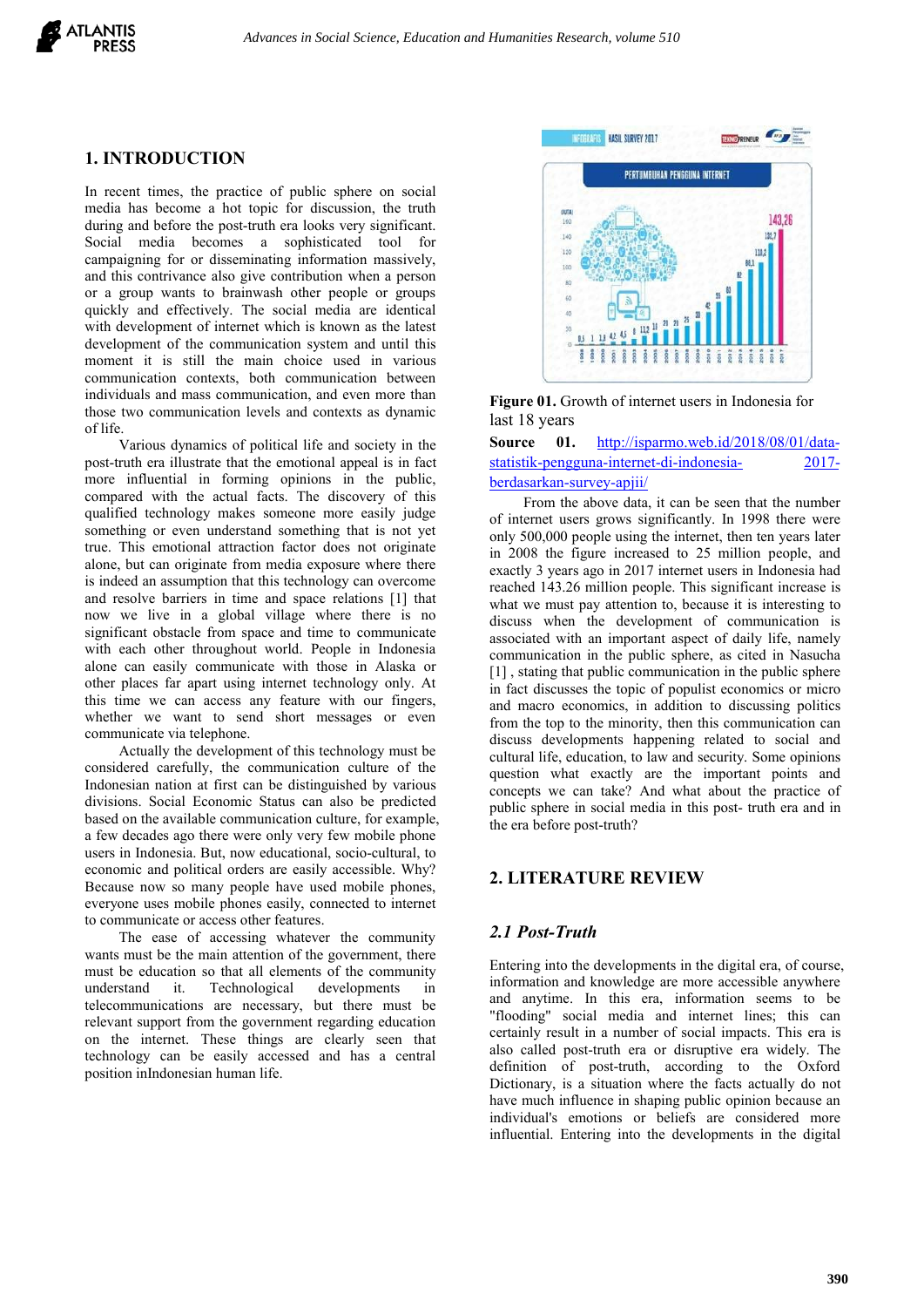era, of course, information and knowledge are more accessible anywhere and anytime. In this era, information seems to be "flooding" social media and internet lines; this can certainly result in a number of social impacts. This era is also called post-truth era or disruptive era widely. The definition of post-truth, according to the Oxford Dictionary, is a situation where the facts actually do not have much influence in shaping public opinion because an individual's emotions or beliefs are considered more influential [2].

There are some perspectives on this newest era. This era iscalled post-truth era because in the post-truth period, the use of reason underlying the truth and observing facts is not the main basis. Intellect is deemed less important in influencing public opinion, behavior or thinking. But the fact is that person who influences the public with a sensation or emotionality of an issue can control the reality [3]. When understanding the concept of post-truth, it is very important to explore the change by considering the psychological, social, technological and another context conditions, especially in our object, Indonesia. Realm about it tells information and agreement deeply.

This post-truth context does not occur in the past few years, if you look at the literature that in 1992 Steve Tesich wrote in The Nation magazine, and in the Government of Lies section "We as humans who are not restricted or free, must have the freedom to determine us want to live in a post truth world." Steve's writing purpose was to discuss the Gulf War and discuss the coalition state in the Arabian peninsula [4]. Only a few dozen years later, precisely in 2004 Ralph Keyes alluded to The Post Truth Era, Ralph with comedian Stephen Colber discussed the truth and subsequent phases. The word post-truth and truthiness are certainly popular by Stephen as a representation of the post-truth era itself.

Ralph introduced the term "truthiness" on the basis of what he concluded. This term means something that is more or less true, although in fact it is not certain or not true at all [5]. In a number of understandings, truth is indeed an element of subjectivism. This certainly makes practice in the field contested by the explanation of the stigma that is in that scope. Truth in the real world can indeed be shaped by massive stigma, and it must be known that the beliefs of individuals or groups can change thoughts and opinions on an issue that is ongoing in society. There are many persons in this post truth era who try to spread information that is not yet true, there are also those who try to mediate disputes about information by taking corrective actions. Sometimes corrective action is untrue, and confidence in that incorrect information can increase significantly during this time. After discussing the definitions and ideas about post-truth, an expert in this field explains the understanding of the main characteristics of post-truth politics, as follows (Al- Rodhan, 2017) [6]:

- Provide information to the community that is provocative and divisive.
- Ignoring the data and the actual facts in the field.
- Helps broadcast news that is not necessarily true.
- Combine the power of buzzer with conspiracy theories

whose validity has not been tested yet.

- Spread fictitious narratives about certain figures or events.
- Package content that is dishonest in developing public opinion to strengthen the position of a figure, group, or certain interests in society who are gradually accustomed to the use of audio-visual, online, android, and social media.

#### *2.2 Public Sphere: Looking into the definition*

Opinions arising in reality or in social media are the result of deliberations and the results of discussions that are built with other individuals or groups. It is clear that in order to communicate and exchange ideas, an appropriate container is needed so that the message can be channeled properly, and the concept of this container has been prepared by experts from European countries. The concept of Public sphere or public space was first introduced or propagated by Jürgen Habermas, an expert or a scholar from Germany. He explained that public space is a place where exchanges and discussions on discussion of issues of education culture, politics, law, economics and even issues that exist in the social sphere. In Habermas' opinion, public space is a neutral zone. And inside there should not be a place for domination from the government, political parties, business groups or other interest groups that are quite influential in the public [7]. All agents take the equal position as the unity. So Habermas promoted a concept where public space is used as a place for debate and discussion with each other. Habermas views discussion space as a forum, space or place where citizens can discuss anything related to the discussion material so that interaction can be created about different matters as well [8]. It is considered widely as the primary pillar of democracy system. And Nasucha regarded it not only as the element of democracy, but also as the parameter to gauge the quality of democracy [1].

Habermas also mentioned several public sphere criteria, namely: "A domain of our social life where such a thing as public opinion can be formed (where) citizens ... deal with matters of general interest without being subjected to coercion ... (to) express and publicize their views. " If interpreted, the criteria are "A scope of our social life in which things such as public opinion can be formed by a number of people who later can become public interest without coercion. Some people deliberately publish and disseminate information that is not necessarily true in the eyes of the public or the public." From this understanding, we can conclude that the criteria of the public sphere are that there must be a domain (scope), public opinion, and society [9]. Also, there's a correlation between public sphere and the post truth, as we know the discussion space will certainly be related to the truth about this matter, and sometimes reality is just a perception or interpretation of each individual. Of course it needs to remember that there is no a strong moral framework as a common reference. The existing assumptions certainly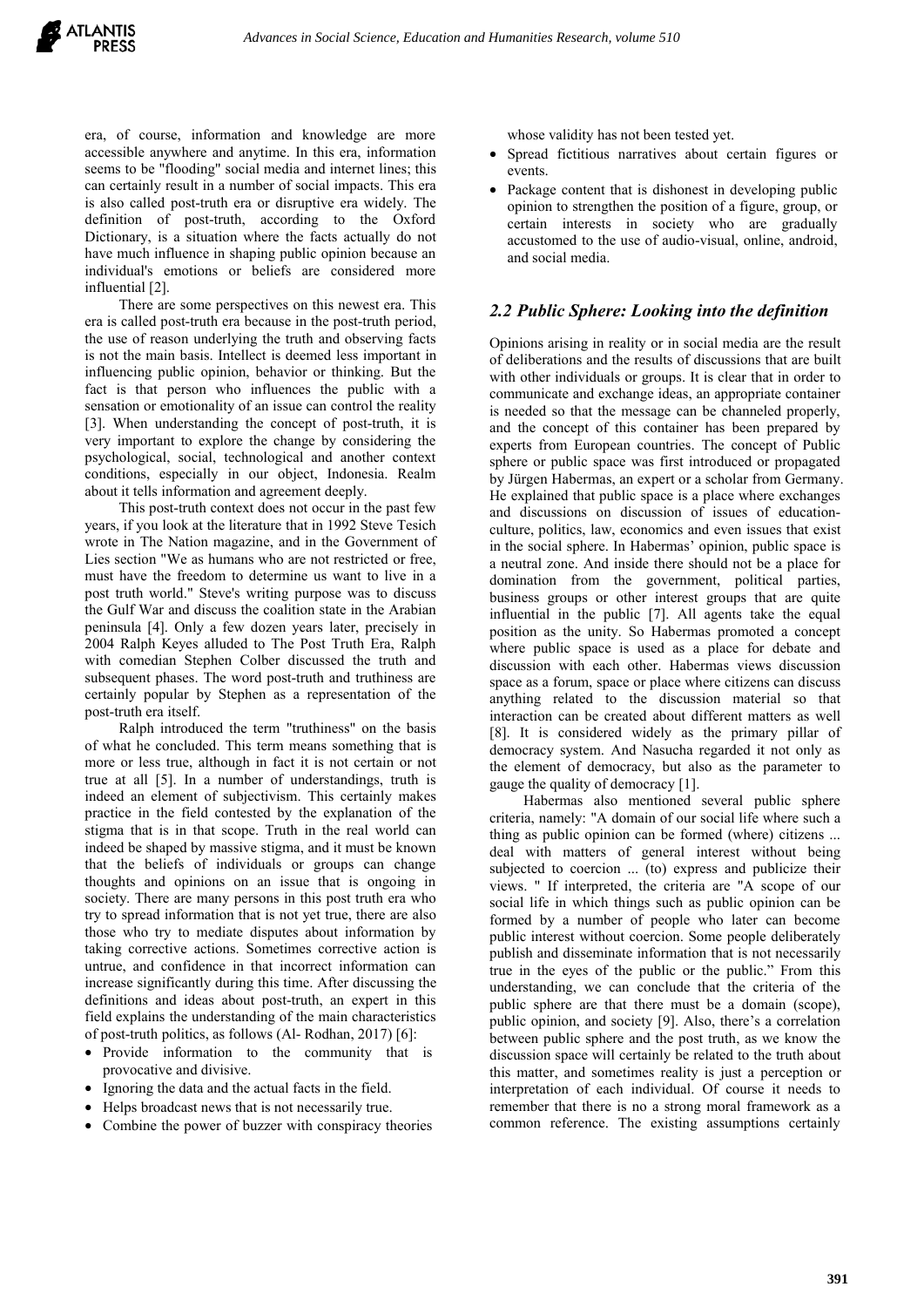become the basis for the post-truth movement in the form of fake news or facts that are not yet true [10]. So from that, the concept and the culture about discussions must been explained by those who already knows and understands the fundamental of communication.

An expert, Alan McKee, contributed to expressing his opinion about this public space. In his opinion, there are several notions that can describe the public sphere; the understanding of the idea is as follows (McKee, 2005) [11]:

- Public space is a scope of social life in which opinions can generally be formed among citizens, and can be discussed with various matters relating to the public interest without coercion or pressure from other parties in expressing and publishing their views.
- Public space is a term related to contextual that is used to describe the space in which these people can relate to one another.
- $\blacksquare$  Public space is a space in which there are conversations, ideas, and people's minds can meet.
- Public space is a virtual space where citizens of a country exchange their concepts and discuss an issue, the aim being to reach agreement on various matters concerning public interests or group interests.
- Public space is a place where information, ideas and debates can take place in society and political opinions can be formed.

### *2.3 Democracy*

Democracy is an idea that is actually in favor of the people. Since hundreds of years or even thousands of years ago this system of government has been implemented in a number of countries or governments in the world. Democracy can be defined as political understanding based on the idea of "power of the people" or "people power" which can actually be explained also as the power of the people, by the people and for the people. Democracy in daily life is seen as a better alternative to other political systems in a number of countries [12]. Democracy is basically related to freedom, but they are not identical with each other. Democracy is also defined as a thought of a collection of ideas and principles about freedom, and in it there are a number of procedures and practices regarding freedom that are formed based on a long and complex history [13]. Democracy is also explained as a pattern of active government to invite all elements of society to make decisions. This democracy will be based on the principle of people's sovereignty in which all human beings have the same obligation in the public [14].

Experts on state law and foundation expressed their opinions on democracy, the first view coming from Joseph A. Schmitter. In his opinion, democracy exists as an institutional planning in reaching political decisions where each individual gains the power to decide the competitive struggle over the people's voice. Another expert, Sidney Hook, also explained that democracy is a form of government in which important decisions are directly or indirectly based on the majority agreement given freely

from adult citizens. In a more universal sense, another Expert Philipp C. Schmitter defined democracy as a system of government in which the government is held accountable for its actions in the public sphere by citizens, who act directly or indirectly through competition and cooperation with representatives they have been elected. [13].

We also know that democracy is a system of government in a country where citizens have the same rights and obligations in the eyes of the public. In addition, they also have the right to participate in running the country or to oversee the running of power either directly, namely the public sphere, or through their representatives in the government [15]. So finally after understanding some expert opinions about democracy, we can conclude that democracy is a state process that relies on the main role of the people as the highest holder of sovereignty. For the sake of the creation of a democratic state, strong supporting aspects are certainly needed to support it. Democracy must also need parties who have public values and ethics that are right on target. A democratic country certainly has the characteristics and basic characteristics relevant to it, as follows (Budiardjo, 2012)  $[16]$ :

- There is constitutional protection
- There is existence of a free and independent legal entity. (Impartial).
- There is existence of free and confidential elections.
- There is freedom to associate, organize, oppose, and express opinions.
- There is existence of citizenship education

Based on these characteristics and characteristics, the country expectedly will be created fairly and its growth can be observed transparently. Humans have diverse backgrounds and kinds of life; this diversity is what we need to respect and not to exceed the limits. Based on the unity and diversity it can certainly make a better democratic state going forward.

# **3. METHODS**

Each research certainly has a strong base so that research implementation can run smoothly. In this study, researchers used a mixed-method with quantitative social media observations and then performed a qualitative method with support from the public sphere theory framework. Mix Method is a research method by combining two methods at the same time: quantitative research methods and qualitative research methods. And it is hoped that later this research will obtain more valid, comprehensive, reliable and objective data [17]. Other experts also said that this study was a combination of quantitative and qualitative research. The data in this research must also be combined. With the hope that researchers can dig deeper information and formulate research problems can be answered [18].

Mix method research can provide more credible and valid data results in solving research problems, because researchers have free space to use all data collection tools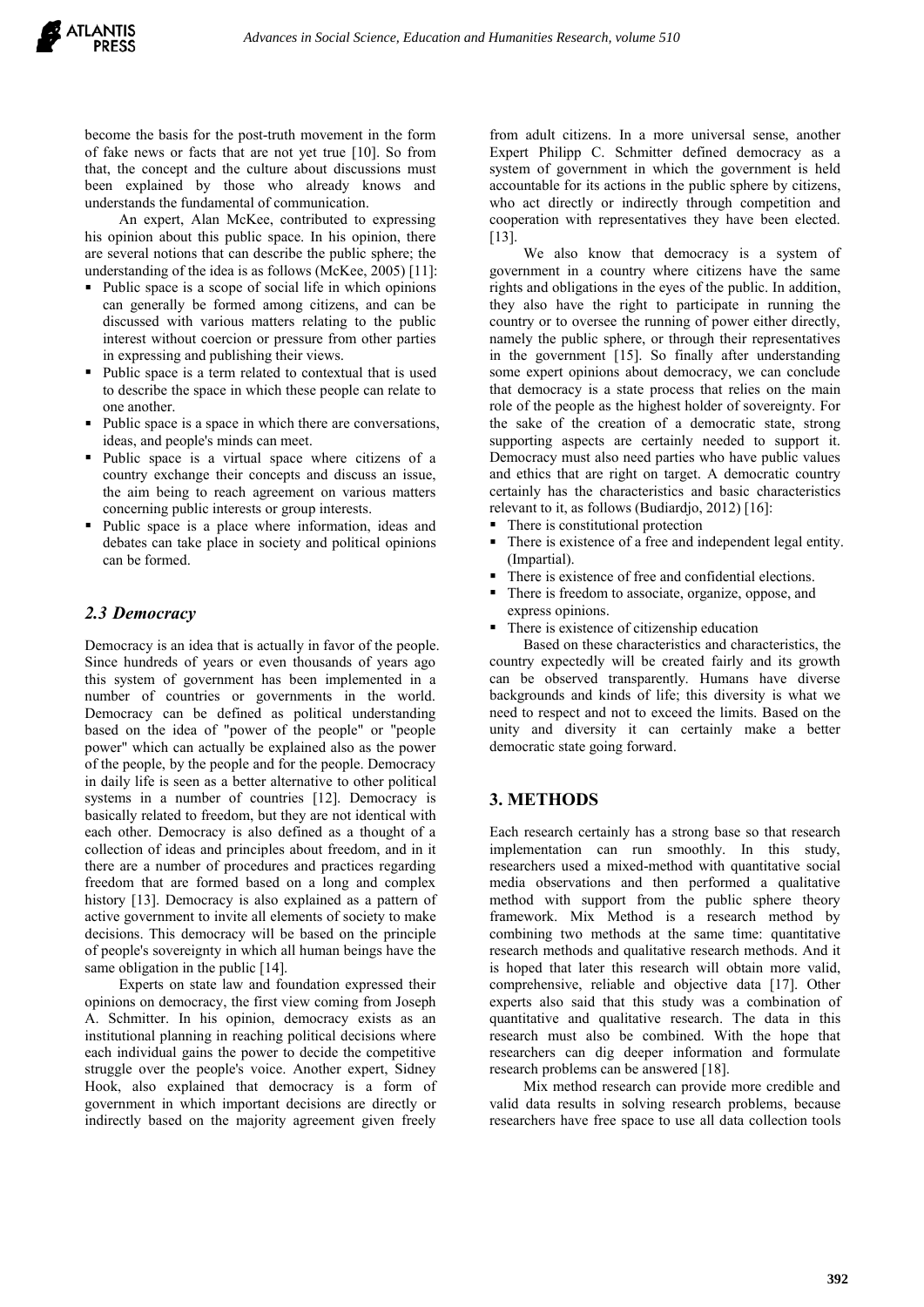according to the type of data needed. Meanwhile, when using quantitative or qualitative research we can only use it on one particular type of data collection tool. [19]. Mix method research can also help each researcher answer research questions that cannot be answered by quantitative or qualitative research.

The previous section explained about the mix method research. And now researchers will describe the definitions of both quantitative and qualitative joint research. The quantitative approach is a study, the results of which are in the form of a reportaiming to systematically describe the facts or characteristics of a particular population or area factually and clearly [20]. Meanwhile qualitative research is the one certainly using a scientific setting with the intention of interpreting phenomena occurring and is carried out by involving existing methods such as interview techniques, observation, and document utilization [21]. So using the combination of these two methods, it is expected to help researchers answer the formulation of problem.

### **4. RESULTS AND DISCUSSIONS**

Entering the first part of the discussion, the researchers analyzed three research objects from 3 parties who participated in the 2019 election contestation event last year. The first one is the incumbent, the account of President Joko Widodo; the second is the account of the the magnetium of the second is the account of the second is the account of the second is the second is the second is the second is the second is the second is the sec opposition, the account of Prabowo Subianto. And finally **Subset and Suppose Constant Constant** Pesiden 2019 telah berakhir, yang ditandai d... more there is an account from a neutral party, he is a political observer namely Haris Azhar. The accounts to be analyzed are their respective Instagram accounts. The public sphere is explained by Habermas as a space, in which the public can freely create or create a public opinion in a scope related to educational, social, political or economic conditions. So is Instagram actually included into the public sphere? The answer is yes it is of course. Instagram is a mobile application based on iOS, Android and Windows Phone where users can shoot, edit and post photos or videos to the main page of Instagram and other social networks [22].

In addition to posting their photos or videos, users can build relationships with each other. And discussion can be held between the two or Instagram account users the comments column. Responses from other people can arise indirectly from a post or a discourse in the comments column, and they will feel more confident until the discussion will continue to grow and unconsciously can form public opinion. In this case, there are certainly parties who benefit from the campaign for and the marketing of an object. Especially the campaign team or marketing politics certainly use this discussion space to lead opinions or direct people to provide support for a discourse or issue. Researchers here take 3 (three) objects aforementioned and researchers will explain one by one.

### *4.1 Account of Incumbent Candidate 01, Jokowi-Ma'ruf Amin*

There are 21,884 comments on this posting on Candidate 01 account. The researchers here also took a number of samples to analyze the matter of comments in this public discussion room. From these comments, it can be seen that some people are supportive, while some others are contra and take actions against the post. In fact, some others people are neutral and actually not related to these posts.



**Figure 02.** Posted on Jokowi's Instagram Account as Incumbent

In the scope of communication, the condition of cyberspace raises an idea & concept of discussion space as an answer to the public's need to discuss in the realm of the public sphere. Examining this context later in the discussion room, a public opinion will be formed, where this public opinion will usually affect the policies of a country. Public opinion will end up in or lead to criticism or control by a group of people. The following is the discussion room of Candidate 01's comments:

From these comments, we can analyze a number of comments, in which there are both positive and negative comments, and even there are neutral ones.

From a number of comments and discussions we analyze and conclude that from candidate 01 there were many public discussions, so that the categorization of this public discussion is as follows:

- There are discussions not relevant to the topic discussed (the 2019 presidential election victory), indicating the neutrality of political participation.
- There are expressions of appreciation, congratulations and hope to lead Indonesia for the next 5 years.
- 3. The emergence of topics and discussions regarding indications of fraud in the previous presidential election, satire, and sensitive offensive actions.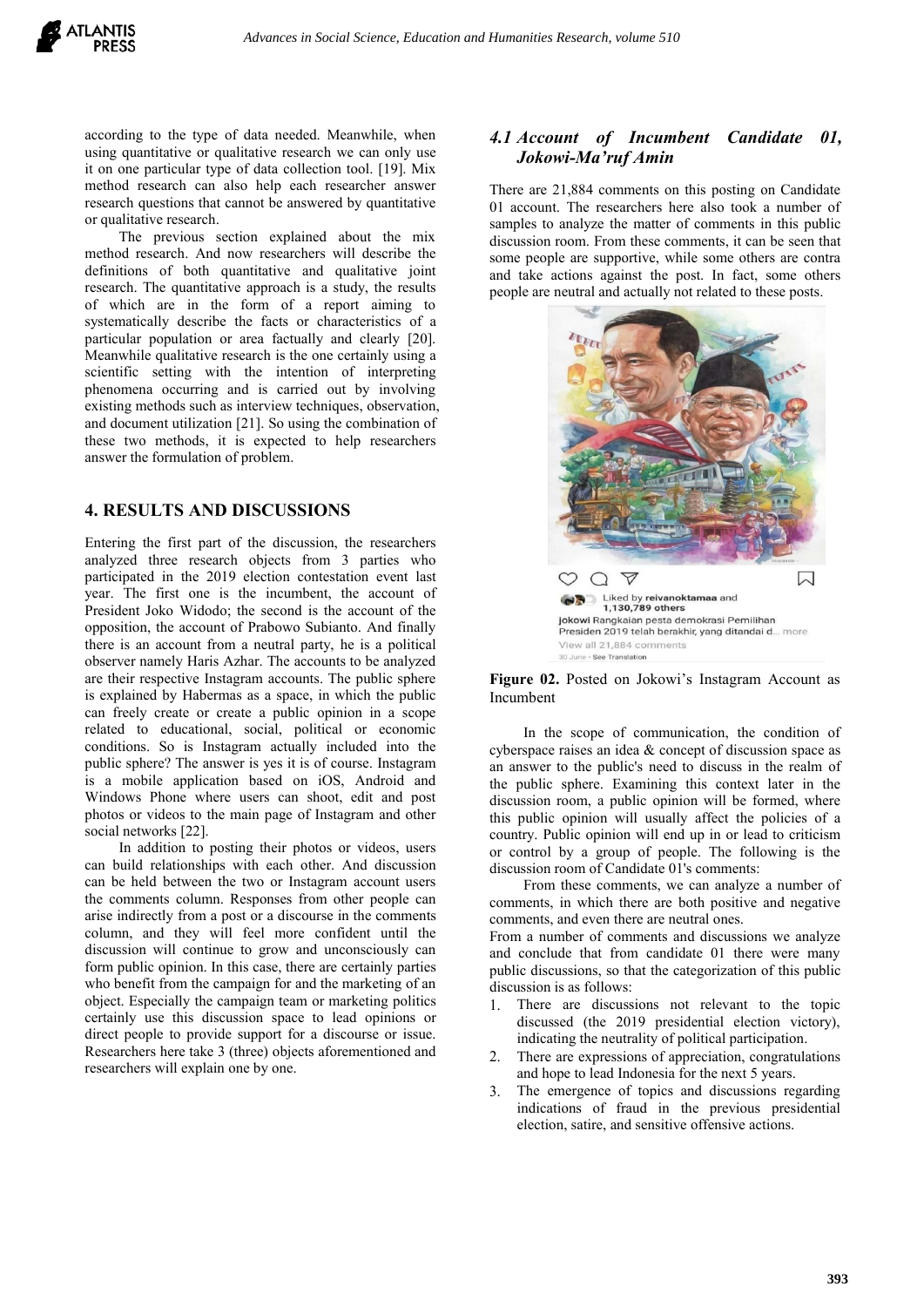

Topics covered are:

- 1. Indications of Cheating
- 2. Personal and sensitive innuendo
- 3. Current state of the country
- 4. Topics not related to the presidential election (request for tips).

# *4.2 Account of Incumbent Candidate 02, Prabowo Subianto – Sandiaga Uno*

Opposition is another side of the incumbent, and usually there is a difference between the incumbent and the opposition. Here we can analyze the Opposition Leader Account, Prabowo Subianto. In the scope of communication, the condition of cyberspace raises an idea & concept of discussion space as an answer to the public's need to discuss in the realm of the public sphere. Examining this context later in the discussion room, a public opinion will be formed, where usually this public opinion will affect the policies of a country. Public opinion will end up with or lead to criticism or control by a group of people. Following is the discussion room of Candidate 02's comments:

From the discussion room, we have seen polarization of diverse discussions. There are some comments that pros and cons about the content too.

From the discussion room, we have seen polarization of diverse discussions. Each individual's personal opinions will eventually become a public opinion, the way to do this is to make the opinion a public consumption and then result in public debate widely and fairly, public debate is also possibly presented in an open manner.

From a number of comments and discussions we analyze and conclude that there are many public discussions of the comments available on Paslon 02, the categorization of public discussions is as follows:

- 1. Telling sadness and complaints because they were not chosen for the candidate pair they were fighting for, and prayed for the goodness of candidate pair 02.
- 2. Hopes and desires for the candidate to fight against indications of cheating to win the ongoing political contestation.
- 3. An argument arises about the current state of the country.

So based on the data we can find that the topics covered comprise three things: (1) Indications of Cheating, (2) State Conditions, and (3) Hope for *paslon* (candidate pair) and the country going forward.

# *4.3 Account of Neutral Position, Political Observer Haris Azhar*

Haris Azhar is a political observer often talking about the direction of politics in Indonesia. He often discussed about the 2019 elections as well, and this is one of the posts of Haris Azhar and the following discussion space that occurs in it.

From a number of comments and discussions we analyze and conclude the discussion space that appears in the comments column of Haris Azhar, one of the Political observers, in which there are many public discussions of the comments available. The categorization of this public discussion is as follows:

- 1. Comments that are sarcastic or sarcasm about the 2019 presidential election. Explanation of hopes that political contestation runs smoothly.
- 2. Public perception about the condition of the political situation that is happening.

And the topics covered are: (1) Indications of cheating, (2) Requests for recommendations regarding the presidential election, and (3) Allusions about the presidential election.

Various communities also commented on this discussion column, and many of them also discussed out of the context being discussed at the moment.

In the context of discussion in this column, the public sphere has a number of meanings and interpretations as a public space that is not real or virtual and this domain plays roles in holding the public interestand the discussion has varying elements. So the three parties play an important role in the eyes of the public, and after conducting in- depth study and analysis the analysis, results are summarized as follows:

| $\mathbf{N}\mathbf{0}$ | <b>Candidate 01</b> | <b>Candidate 02</b> | <b>Neutral Position</b> |
|------------------------|---------------------|---------------------|-------------------------|
|                        |                     |                     | Cheating                |
|                        |                     |                     | Indications:            |
|                        | Cheating            |                     | elections and           |
|                        | Indications:        | Cheating            | presidential            |
|                        | it is said that     | Indications:        | elections which         |
|                        | they won            | asking to fight     | have been made          |
|                        | because of          | indications of      | miserable and           |
| 1                      | cheating            | cheating            | fraudulent              |
|                        |                     | Current             | Requests regarding      |
|                        | Current country     | country             | the presidential        |
| 2                      | conditions          | conditions          | election                |
|                        |                     | Hope for the        |                         |
|                        |                     | candidate and       |                         |
|                        | Personal and        | the country         | Allusions about the     |
| 3                      | sensitive satire    | going forward       | presidential election   |
|                        | Topics not          |                     |                         |
|                        | related to the      | Topics              | Topics not related to   |
|                        | presidential        | related to the      | the presidential        |
|                        | election (request   | presidential        | election (request for   |
| 4                      | for tips)           | election            | tips)                   |

From the results of the analysis on the three research objects, there is a similarity of topics discussed, namely the "indication of fraud". And this makes the "indication of fraud" a topic discussed widely and not yet tested for the truth and the facts that are on the ground.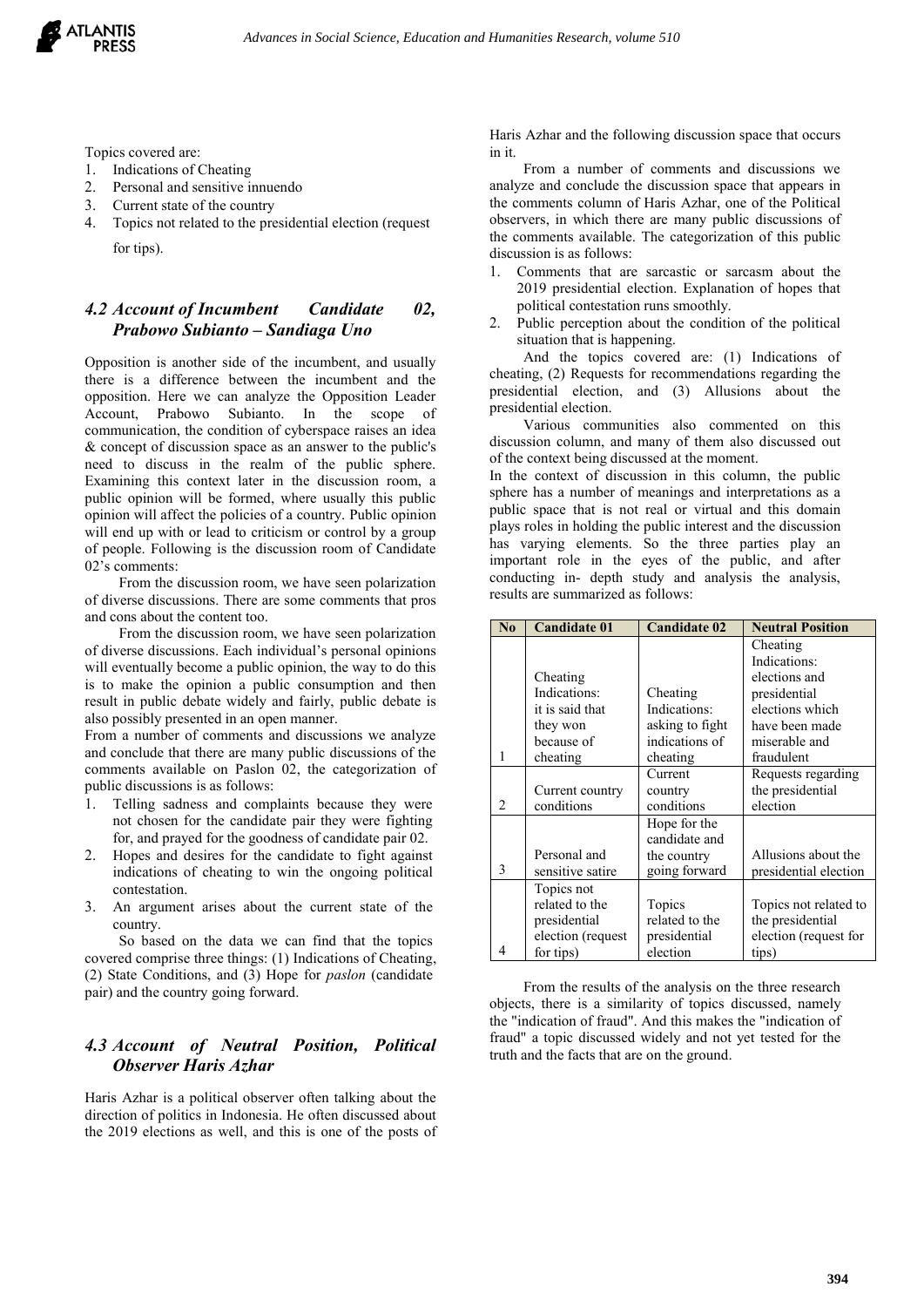

# **5. CONCLUSION**

Indeed, in recent times the practice of public sphere on social media has become a hot topic for discussion, the truth in the post-truth era and before the post-truth era looks very significant. Ease of accessing whatever the community wants must be the main focus of government's attention, there must be education so that all elements of the community understand it. Technological developments in telecommunications are necessary, but there must be relevant support from the government regarding education on the internet. We conclude that the comments of the three research objects are equal, so that there is a discourse about "indications of fraud". These three objects originally only posted an election post, but there was one individual creating the issue of the fraud and made the discussion room more extensive and massive. If you want to be associated with the post-truth, people and society will trust the discourse without referring to the existing reality.

So if you want to be strengthened with the foundation of post truth, that is, a situation where the facts actually do not have much influence in forming public opinion because an individual's emotions or beliefs are considered more influential. This discourse on "indications of fraud" has increasingly shaped public opinion because it is only an individual's beliefs. The beginning of this personal opinion will trigger a debate and leads to appearing opinions that are affecting people and public at large. Public Sphere actually has the advantage of being dari able to create public opinion and open space for democratic discussion. But it must be noticed the shortcomings of this public sphere, because in fact the information appearing sometimes comes from unreliable origin. And in reality, the information conveyed is actually used by a number of people to realize the interests of each person, or a number of people even a number of groups. Information with commercial purposes is sometimes also changed its function to provide personal information, or disclose information that has the purpose of defaming them. The practice of public sphere in post-truth era on social media in fact does play a significant role in creating public opinion. And the truth of information in the posttruth era is dominated by certain parties, factually the ruling party, in order to create facts that are inversely proportional in real life. In contrast to the era before the post-truth, the space for discussion in the public looks very diverse and there is no fear of excessive domination of a

party.<br>Sometimes these individuals or people initially only talk about small things which later will intentionally be exaggerated, These things occur easily if there are individuals who have internet and server connections that are keyed, not even a few people it actually falsifies their identities with fake or anonymous accounts. Ultimately this condition makes us difficult to know who he is, and to find out the truth of their respective identities. So, the truth is highly subjective. Each of agents surely owns information encouraged by ideological frame of party or

their affiliation. Moreover all agents promulgate and struggle to win the public with their information consisting of their agenda.

#### **ACKNOWLEDGMENT**

The authors thank Faculty of Social and Political Science Universitas Al-Azhar Indonesia and the team for supporting this research completion.

#### **REFERENCES**

| [1] Nasucha,                                        | Muchammad. | 2010. | <b>Public</b> |  |  |  |  |
|-----------------------------------------------------|------------|-------|---------------|--|--|--|--|
| Sphere dan                                          | Demokrasi  | di    | Indonesia.    |  |  |  |  |
| Accessed                                            |            |       | from          |  |  |  |  |
| https://eprints.uai.ac.id/1172/2/ILS0069-           |            |       |               |  |  |  |  |
| $20. \text{pdf}, \text{at} \dots \dots \dots \dots$ |            |       |               |  |  |  |  |

[2] Iskandar, Dudi. *Konvergensi Media: Perbauran Ideologi, Politik, dan Etika Jurnalisme*. Yogyakarta: CV Andi Offset

[3] Haryatmoko. 2017. *Ketika Emosi Dominasi Politik*. Kompas.Id. Retrieved from https://kompas.id/baca/opini/2017/11/15/ ketika-emosi dominasi-politik/. Access on August 20, 2020, at 07. 49 p.m.

[4] Tesich, Steve. 1992. *A Government of Lies*. Diakses https://questia.com/read/1G1-11665982/agovernment- of-lies. Accessed on March 10, 2020, at 08.12 p.m.

[5] Keyes, Ralph. 2004. *The Post-Truth Era: Dishonesty and Deception in Contemporary Life*. New York: St. Martin's Publishing Group.

[6] Al-Rodhan, Nayef. 2017. *Post-Truth Politics, the Fifth Estate and the Securitization of Fake News*. Accessed from: https:/[/www.globalpolicyjournal.co](http://www.globalpolicyjournal.co/) m/blog/07/06/2017/post-truth-politics-fifth-estate-and securitization-fake-news. Accessed on March 12, 2020, at 02.31 p.m.

[7] Curran, James. 2000. "Mass Media and Democrazy: A Reappraisal." Dalam James Curran dan Michael Gurevitch (ed), *Mass Media and Society*,Third Edition. London: Arnold

[8] Calhoun, Craigh. 1993. *Habermas and the Public Sphere*. Massachusetss: MIT Press

[9] Habermas, Jürgen. (German, 1962. English Translation, 1997). *The Structural Transformation of the Public Sphere: An Inquiry into a Category of Bourgeois Society.* Cambridge Massachusetts: The MIT Press